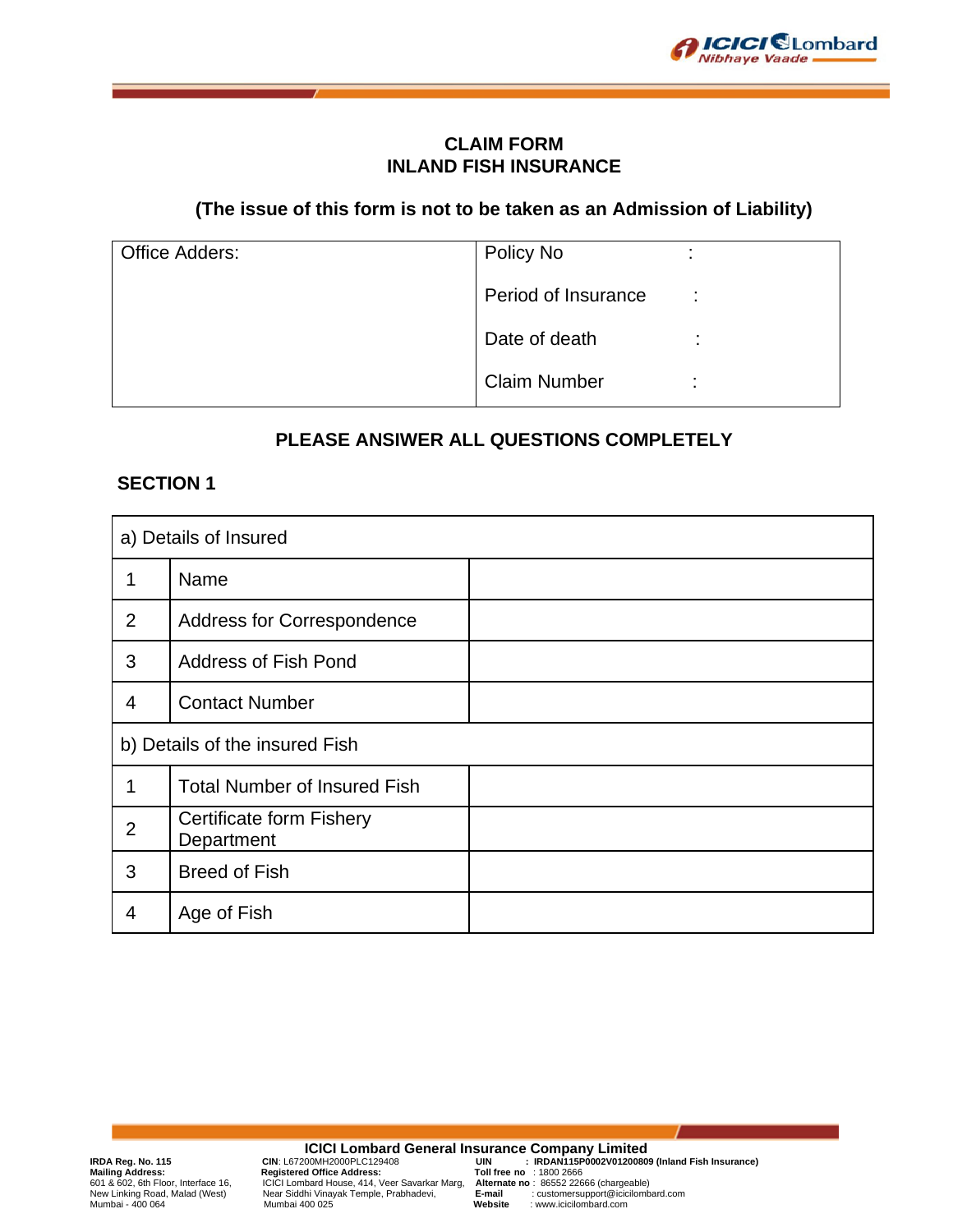

- 1) Particulars of claim
	- Reasons for Death:
	- In case of death on account of Accident:
		- ➢ Place and Date and Time of Accident:
		- ➢ Details of Accident:
		- ➢ Whether Reported To Police:
		- ➢ Date end Time of Death:
	- In case of death on account of disease:
		- ➢ Treatment Given
		- ➢ Details of the Fishery Extension officer contacted
		- $\triangleright$  Dale and Time of disease Incidence
	- In Case of death due to Acts of God perils
		- $\triangleright$  Type of Event
		- ➢ Whether due to flood
	- Any other information

I hereby agree, affirm and declare that:

(a) The statements/information given/stated by me in this claim form are true, correct and complete.

(b) No material information which is relevant to the processing of the claim or which in any manner has a bearing on the claim has been withheld or not disclosed.

(c) If I have given/made any false or fraudulent statement/information, or suppressed or concealed or in any manner failed to disclose material information, the policy shall be void and that I shall not be entitled to all/any rights to recover there under in respect of any or all claims, past, present or future.

(d) The receipt of this claim form/other supporting/related documents does not constitute or be deemed to constitute an agreement; by the Company of the claim and the Company reserves the right to process or reject or require further/additional information in respect of the claim.

Place

Date **Date** Thumb imprint/Signature of the Insured

**ICICI Lombard General Insurance Company Limited**<br>IRDAN115P0002V0120080 : UN : IRDAN115P0002V0120080 **Mailing Address: Registered Office Address: Toll free no** : 1800 2666 601 & 602, 6th Floor, Interface 16, ICICI Lombard House, 414, Veer Savarkar Marg, **Alternate no** : 86552 22666 (chargeable) Mumbai - 400 064 Mumbai 400 025 **Website** : www.icicilombard.com

**IRDA Reg. No. 115 CIN**: L67200MH2000PLC129408<br> **Mailing Address:** Registered Office Address: Toll free no : 1800 2666<br>
601 & 602, 6th Floor, Interface 16, CICI Lombard House, 414, Veer Savarkar Marg, Alternate no : 86552 New Linking Road, Malad (West) Near Siddhi Vinayak Temple, Prabhadevi, **E-mail** : customersupport@icicilombard.com